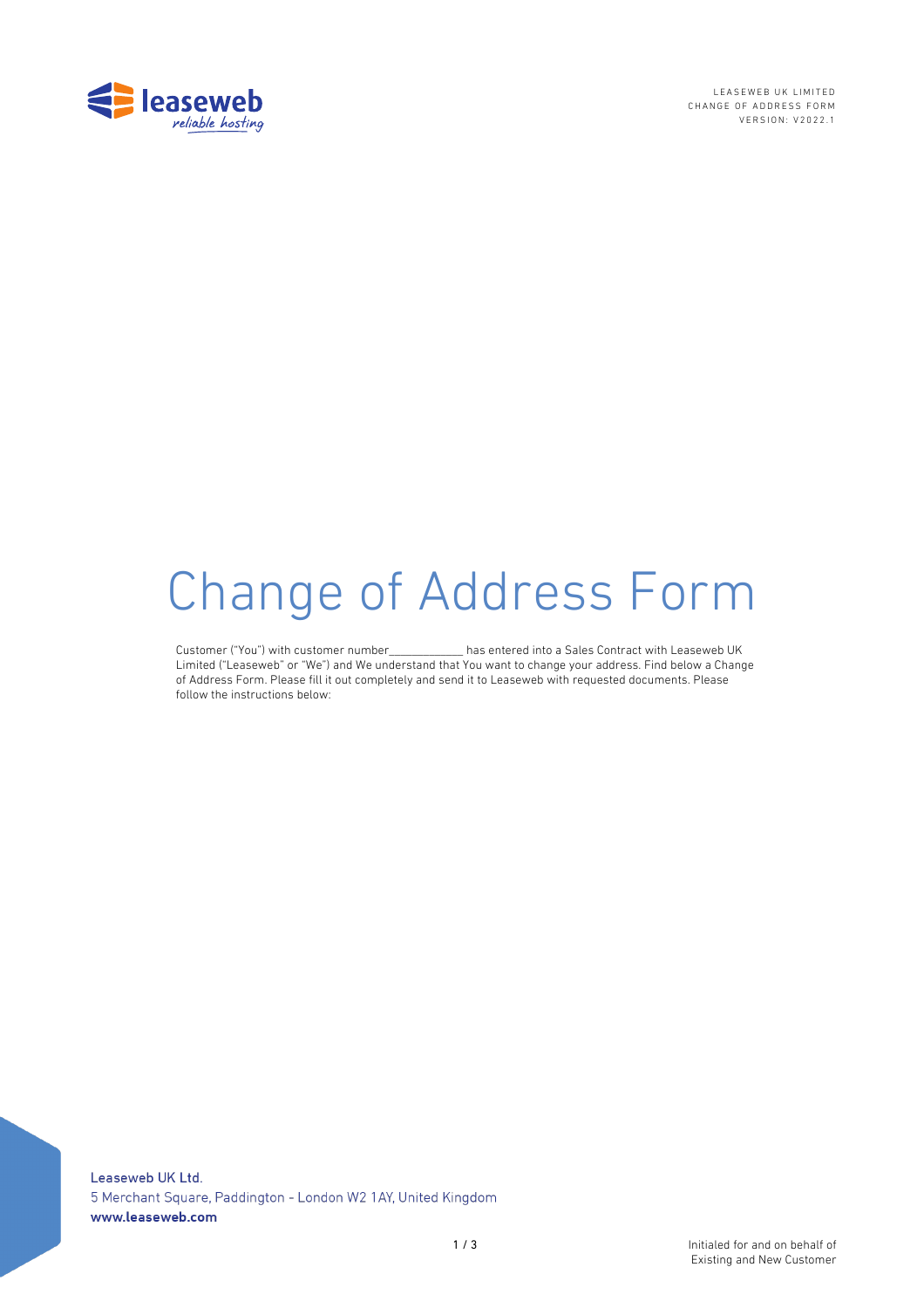

# Current Address Details

| Business name                |  |
|------------------------------|--|
| Leaseweb Customer number     |  |
| Business registration number |  |
| Registered Address           |  |
| Visiting Address             |  |

## New Address Details

| this is the representative with power to sign a                                                                                                                     | First name                                                                                                                                                                                                                           |
|---------------------------------------------------------------------------------------------------------------------------------------------------------------------|--------------------------------------------------------------------------------------------------------------------------------------------------------------------------------------------------------------------------------------|
| Contract and to commit the company to a<br>binding Contract, which is publicly available                                                                            | Last name <u>experience and the series of the series of the series of the series of the series of the series of the series of the series of the series of the series of the series of the series of the series of the series of </u> |
| e.g. company registry.<br>**Please use a generic email address for<br>purpose of avoiding risk of personal data use<br>whereby Leaseweb pursues privacy by default. |                                                                                                                                                                                                                                      |
|                                                                                                                                                                     |                                                                                                                                                                                                                                      |
|                                                                                                                                                                     |                                                                                                                                                                                                                                      |

## Terms and conditions:

## APPLICABLE CONTRACT DOCUMENTATIONS

**1.1.** Customer is aware that Leaseweb applies Sales Terms and Conditions, which Sales Terms and Conditions include provisions to ensure compliance with the General Data Protection Regulation, and Policies with respect to the use of its Services and that such are applicable to – and part of - the Sales Contract. Customer is further aware that the scope and nature of the services offered by Leaseweb are set forth in the Services Specifications, that the performance parameters or service levels with respect to the services offered by Leaseweb are set forth in the Support and Service Levels; and that such are applicable to -and part of- the Sales Contract.